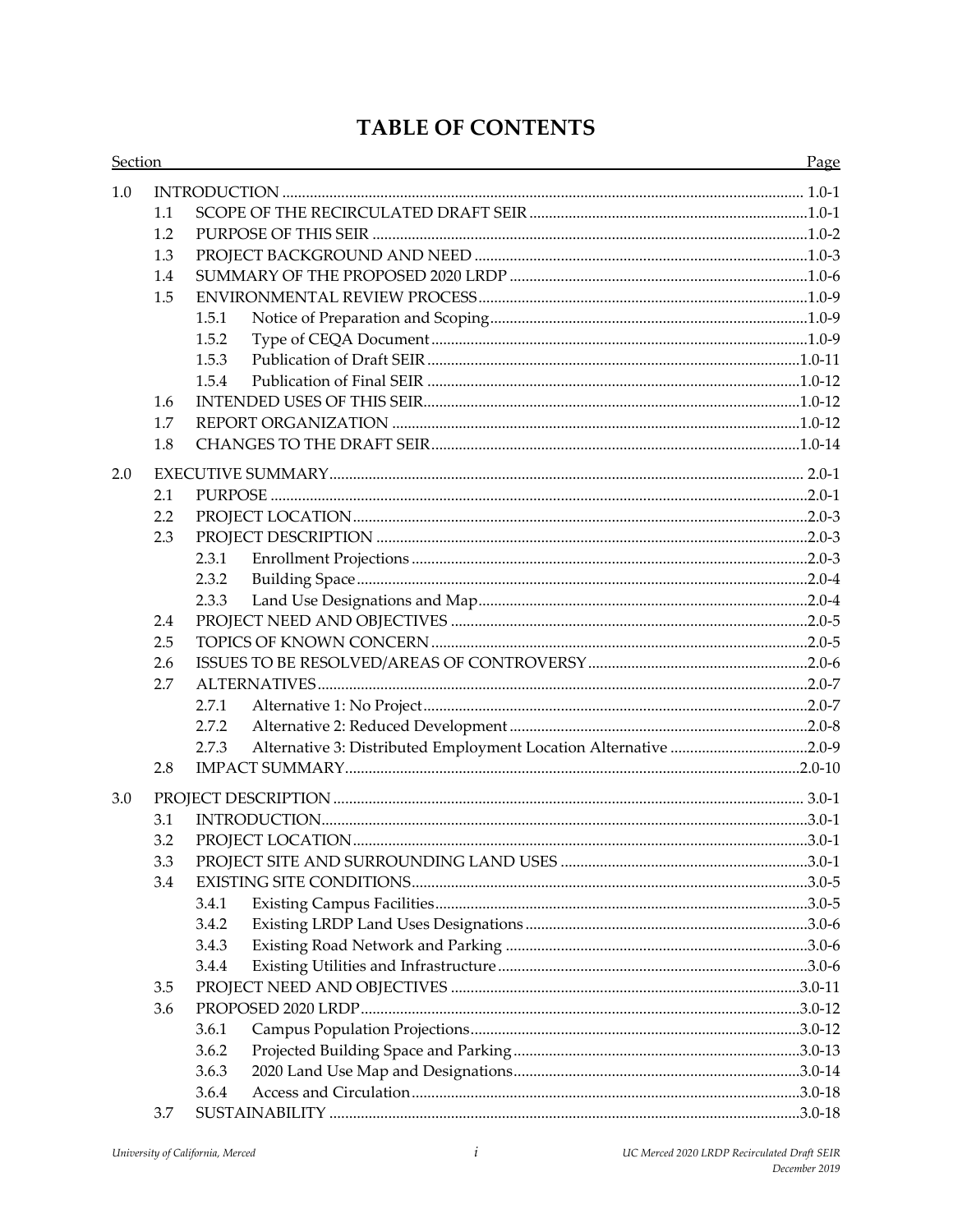|     |     | 3.7.1 |                                                               |  |
|-----|-----|-------|---------------------------------------------------------------|--|
|     |     | 3.7.2 |                                                               |  |
|     |     | 3.7.3 |                                                               |  |
|     |     | 3.7.4 |                                                               |  |
|     |     | 3.7.5 |                                                               |  |
|     |     | 3.7.6 |                                                               |  |
|     |     | 3.7.7 |                                                               |  |
|     | 3.8 |       |                                                               |  |
|     | 3.9 |       |                                                               |  |
| 4.0 |     |       | ENVIRONMENTAL SETTING, IMPACTS, AND MITIGATION MEASURES 4.0-1 |  |
|     |     |       |                                                               |  |
|     |     |       |                                                               |  |
|     |     |       |                                                               |  |
|     |     |       |                                                               |  |
|     |     |       |                                                               |  |
|     |     |       |                                                               |  |
|     | 4.1 |       |                                                               |  |
|     |     | 4.1.1 |                                                               |  |
|     |     | 4.1.2 |                                                               |  |
|     |     | 4.1.3 |                                                               |  |
|     |     | 4.1.4 |                                                               |  |
|     |     | 4.1.5 |                                                               |  |
|     |     | 4.1.6 |                                                               |  |
|     |     | 4.1.7 |                                                               |  |
|     | 4.2 |       |                                                               |  |
|     |     | 4.2.1 |                                                               |  |
|     |     | 4.2.2 |                                                               |  |
|     |     | 4.2.3 |                                                               |  |
|     |     | 4.2.4 |                                                               |  |
|     |     | 4.2.5 |                                                               |  |
|     |     | 4.2.6 |                                                               |  |
|     |     | 4.2.7 |                                                               |  |
|     | 4.3 |       |                                                               |  |
|     |     | 4.3.1 |                                                               |  |
|     |     | 4.3.2 |                                                               |  |
|     |     | 4.3.3 |                                                               |  |
|     |     | 4.3.4 |                                                               |  |
|     |     | 4.3.5 |                                                               |  |
|     |     | 4.3.6 |                                                               |  |
|     |     | 4.3.7 |                                                               |  |
|     | 4.4 |       |                                                               |  |
|     |     | 4.4.1 |                                                               |  |
|     |     | 4.4.2 |                                                               |  |
|     |     | 4.4.3 |                                                               |  |
|     |     | 4.4.4 |                                                               |  |
|     |     | 4.4.5 |                                                               |  |
|     |     | 4.4.6 |                                                               |  |
|     |     | 4.4.7 |                                                               |  |
|     |     |       |                                                               |  |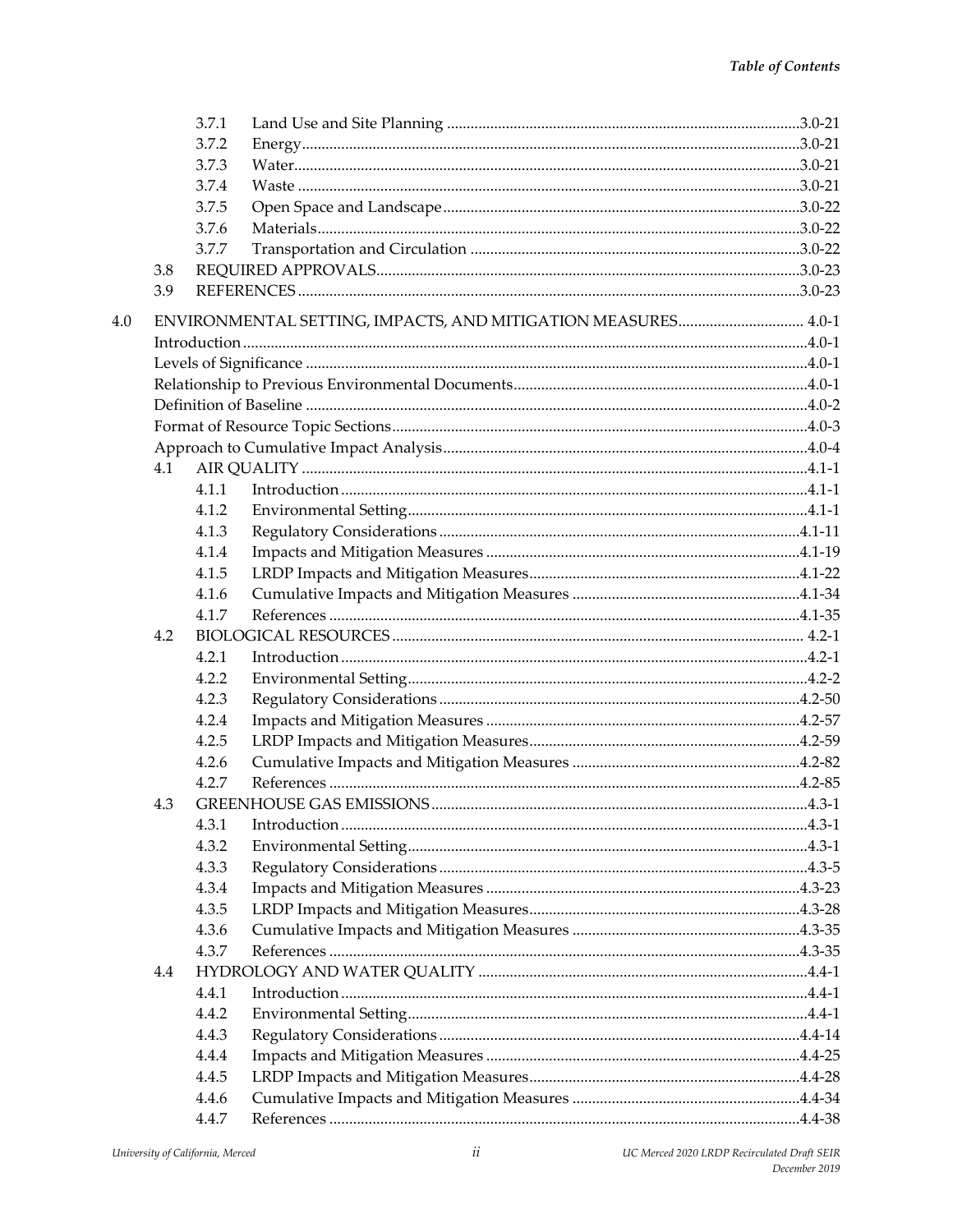| 4.5  |        |  |
|------|--------|--|
|      | 4.5.1  |  |
|      | 4.5.2  |  |
|      | 4.5.3  |  |
|      | 4.5.4  |  |
|      | 4.5.5  |  |
|      | 4.5.6  |  |
|      | 4.5.7  |  |
| 4.6  |        |  |
|      | 4.6.1  |  |
|      | 4.6.2  |  |
|      | 4.6.3  |  |
|      | 4.6.4  |  |
|      | 4.6.5  |  |
|      | 4.6.6  |  |
|      | 4.6.7  |  |
| 4.7  |        |  |
|      | 4.7.1  |  |
|      | 4.7.2  |  |
|      | 4.7.3  |  |
|      | 4.7.4  |  |
|      | 4.7.5  |  |
|      | 4.7.6  |  |
|      | 4.7.7  |  |
| 4.8  |        |  |
|      | 4.8.1  |  |
|      | 4.8.2  |  |
|      | 4.8.3  |  |
|      | 4.8.4  |  |
|      | 4.8.5  |  |
|      | 4.8.6  |  |
|      | 4.8.7  |  |
| 4.9  |        |  |
|      | 4.9.1  |  |
|      | 4.9.2  |  |
|      | 4.9.3  |  |
|      | 4.9.4  |  |
|      | 4.9.5  |  |
|      | 4.9.6  |  |
|      | 4.9.7  |  |
| 4.10 |        |  |
|      | 4.10.1 |  |
|      | 4.10.2 |  |
|      | 4.10.3 |  |
|      | 4.10.4 |  |
|      | 4.10.5 |  |
|      | 4.10.6 |  |
|      | 4.10.7 |  |
|      |        |  |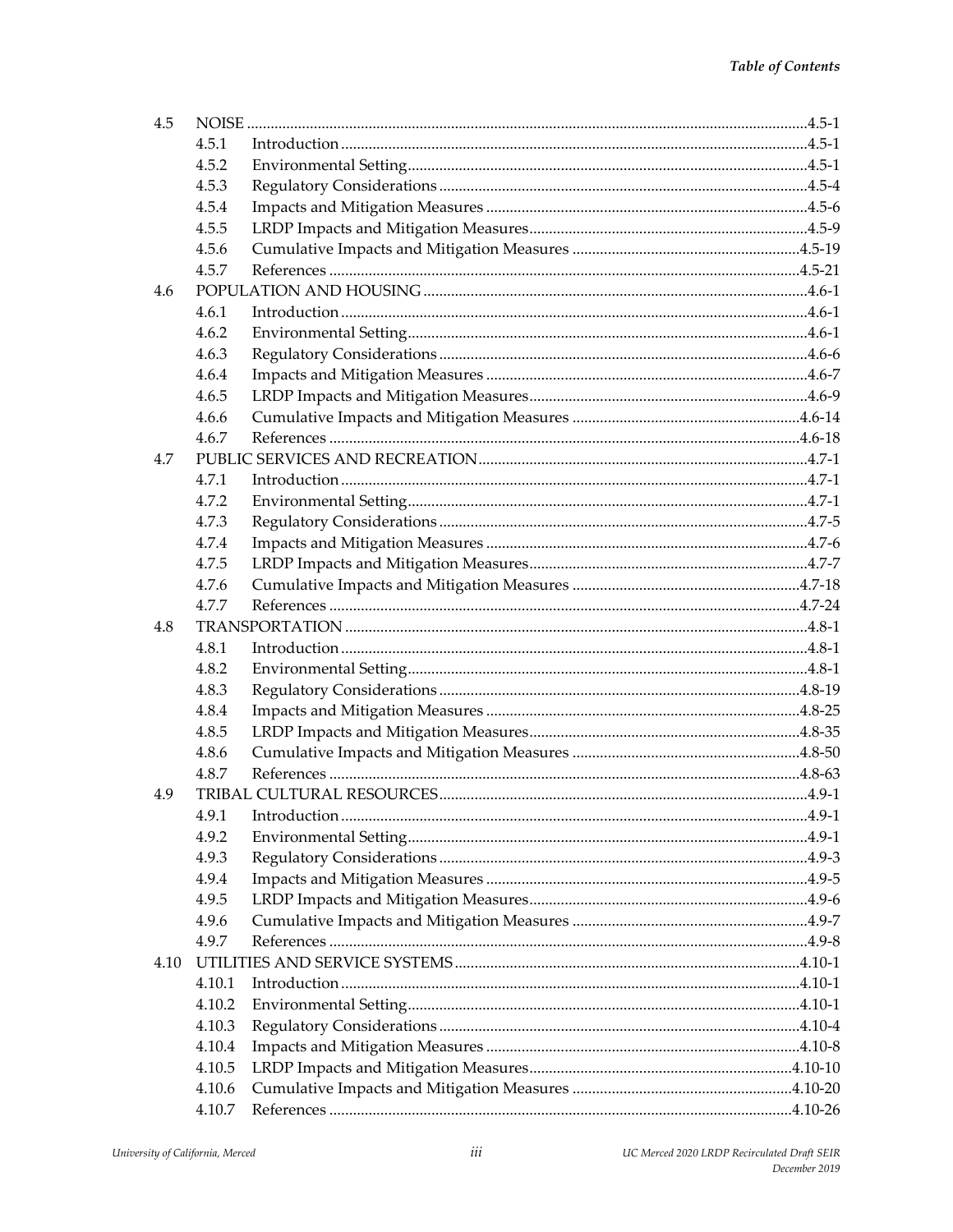|     |     | 4.11.1                                                                        |  |
|-----|-----|-------------------------------------------------------------------------------|--|
|     |     | 4.11.2                                                                        |  |
|     |     | 4.11.3                                                                        |  |
|     |     | 4.11.4                                                                        |  |
|     |     | 4.11.5                                                                        |  |
|     |     | 4.11.6                                                                        |  |
|     |     | 4.11.7                                                                        |  |
| 5.0 |     |                                                                               |  |
|     | 5.1 |                                                                               |  |
|     | 5.2 |                                                                               |  |
|     | 5.3 |                                                                               |  |
|     |     | 5.3.1                                                                         |  |
|     |     | 5.3.2                                                                         |  |
|     | 5.4 | ALTERNATIVES CONSIDERED BUT NOT EVALUATED IN DETAIL5.0-7                      |  |
|     |     | 5.4.1                                                                         |  |
|     |     | Accommodate Enrollment Increase through Expanded Distance<br>5.4.2            |  |
|     |     |                                                                               |  |
|     | 5.5 |                                                                               |  |
|     | 5.6 |                                                                               |  |
|     |     | 5.6.1                                                                         |  |
|     |     | 5.6.2                                                                         |  |
|     |     | Alternative 3: Distributed Employment Location Alternative 5.0-22<br>5.6.3    |  |
|     | 5.7 | COMPARISON OF ALTERNATIVES/ENVIRONMENTALLY SUPERIOR                           |  |
|     |     |                                                                               |  |
| 6.0 |     |                                                                               |  |
|     | 6.1 |                                                                               |  |
|     | 6.2 |                                                                               |  |
|     | 6.3 |                                                                               |  |
|     | 6.4 |                                                                               |  |
|     |     | Growth Induced by Employment Expansion and Provision of Housing6.0-5<br>6.4.1 |  |
|     |     | 6.4.2                                                                         |  |
|     |     | 6.4.3                                                                         |  |
|     |     |                                                                               |  |
| 7.0 |     |                                                                               |  |
|     | 7.1 |                                                                               |  |
|     | 7.2 |                                                                               |  |
|     | 7.3 |                                                                               |  |
|     | 7.4 |                                                                               |  |
|     |     |                                                                               |  |

#### Appendices

- Notice of Preparation (NOP), Initial Study, and Comments on the NOP  $1.0\,$
- CalEEMod Modeling Output 4.1
- 4.5 Noise Modeling Results
- **Transportation Impact Assessment** 4.8
- 4.10 Water Supply Evaluation
- 4.11 Fuel Use Estimates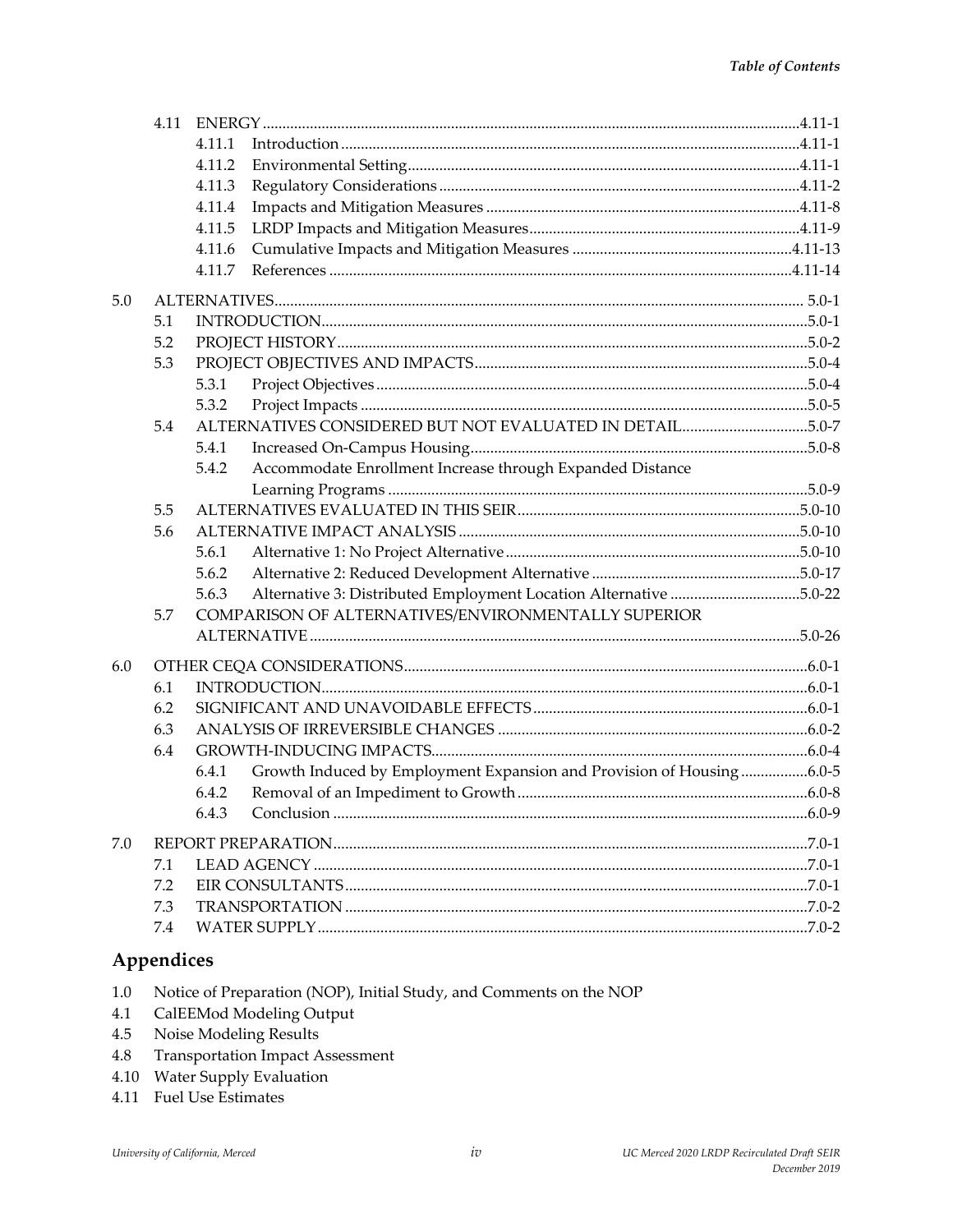| <b>Figure</b> |                                                                          | Page |
|---------------|--------------------------------------------------------------------------|------|
| Figure 1.0-1  |                                                                          |      |
| Figure 3.0-1  |                                                                          |      |
| Figure 3.0-2  |                                                                          |      |
| Figure 3.0-3  |                                                                          |      |
| Figure 3.0-4  |                                                                          |      |
| Figure 3.0-5  |                                                                          |      |
| Figure 3.0-6  |                                                                          |      |
| Figure 3.0-7  |                                                                          |      |
| Figure 4.0-1  |                                                                          |      |
| Figure 4.2-1  |                                                                          |      |
| Figure 4.2-2  |                                                                          |      |
| Figure 4.2-3  |                                                                          |      |
| Figure 4.2-4  |                                                                          |      |
| Figure 4.4-1  |                                                                          |      |
| Figure 4.4-2  |                                                                          |      |
| Figure 4.4-3  |                                                                          |      |
| Figure 4.8-1  |                                                                          |      |
| Figure 4.8-2  | Existing Peak Hour Intersection Traffic Volumes, Lane Configurations and |      |
|               |                                                                          |      |
| Figure 4.8-3  |                                                                          |      |
| Figure 4.8-4  |                                                                          |      |
| Figure 4.8-5  |                                                                          |      |
| Figure 4.8-6  |                                                                          |      |
| Figure 4.8-7  | Year 2030 Approved/Anticipated Development Trip Assignment 4.8-37        |      |
| Figure 4.8-8  | Year 2030 No Project Traffic Volumes, Lane Configurations and Traffic    |      |
|               |                                                                          |      |
| Figure 4.8-9  | Year 2030 with LRDP Project Traffic Volumes, Lane Configurations and     |      |
|               |                                                                          |      |
| Figure 4.8-10 |                                                                          |      |
| Figure 4.8-11 | 2035 No Project Peak Hour Intersection Traffic Volumes, Lane             |      |
|               |                                                                          |      |
| Figure 4.8-12 | 2035 With Campus Scenario Intersection Traffic Volumes, Lane             |      |
|               |                                                                          |      |
| Figure 5.0-1  |                                                                          |      |

# **LIST OF FIGURES**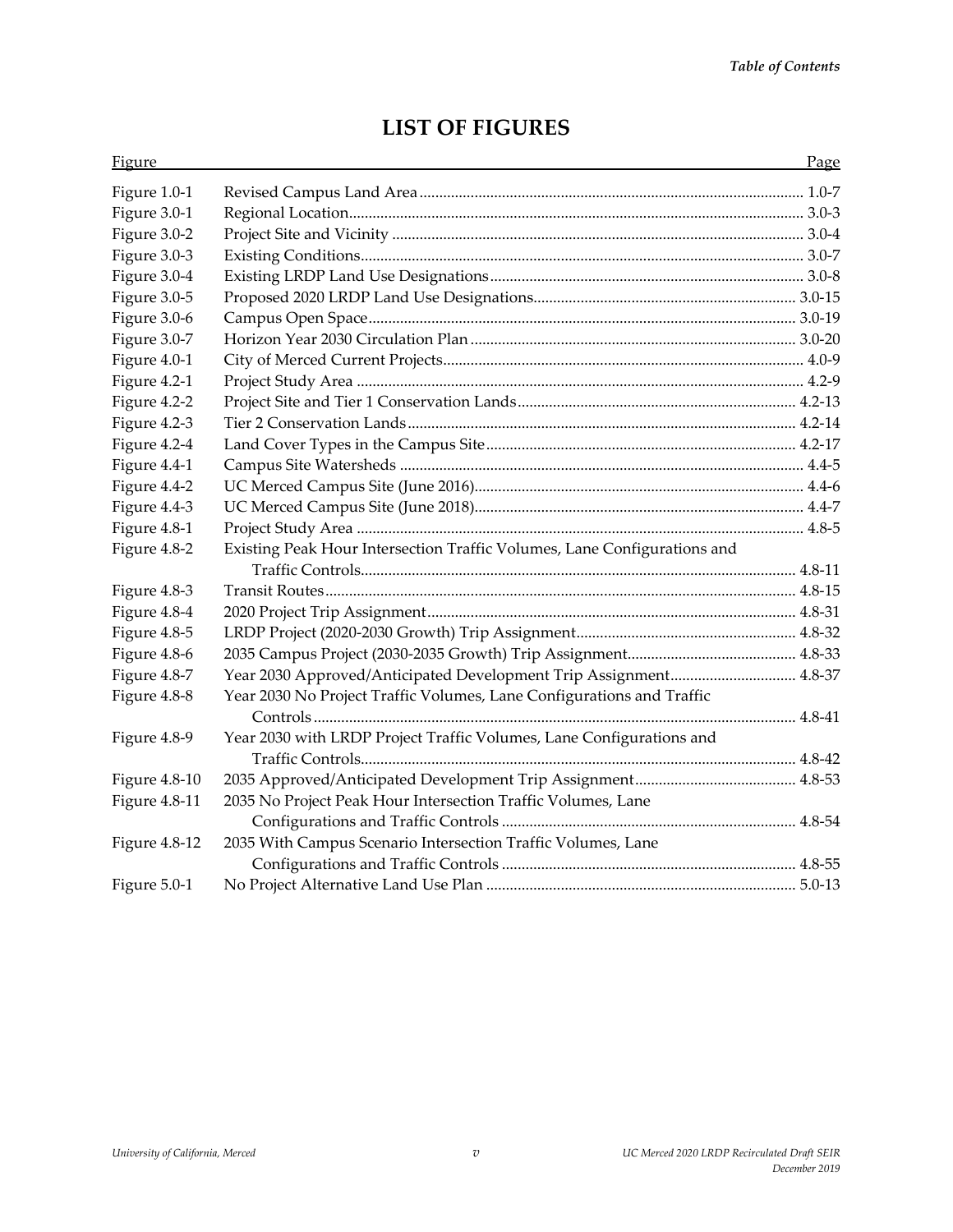## **LIST OF TABLES**

| Table       |                                                                                | Page |
|-------------|--------------------------------------------------------------------------------|------|
| Table 1.0-1 |                                                                                |      |
| Table 1.0-2 | Summary of Revisions to the Previously Circulated Draft SEIR 1.0-14            |      |
| Table 2.0-1 |                                                                                |      |
| Table 2.0-2 |                                                                                |      |
| Table 2.0-3 |                                                                                |      |
| Table 3.0-1 |                                                                                |      |
| Table 3.0-2 |                                                                                |      |
| Table 3.0-3 |                                                                                |      |
| Table 3.0-4 |                                                                                |      |
| Table 4.0-1 |                                                                                |      |
| Table 4.1-1 |                                                                                |      |
| Table 4.1-2 |                                                                                |      |
| Table 4.1-3 | Ambient Pollutant Concentrations Registered Nearest to the Project Site  4.1-9 |      |
| Table 4.1-4 |                                                                                |      |
| Table 4.1-5 |                                                                                |      |
| Table 4.1-6 |                                                                                |      |
| Table 4.1-7 |                                                                                |      |
| Table 4.1-8 |                                                                                |      |
| Table 4.2-1 |                                                                                |      |
| Table 4.2-2 |                                                                                |      |
| Table 4.2-3 |                                                                                |      |
| Table 4.2-4 | Special-Status Plants Known or with Potential to Occur on the Campus Site      |      |
|             |                                                                                |      |
| Table 4.2-5 | Wildlife Species Known or with Potential to Occur on the Campus Site           |      |
|             |                                                                                |      |
| Table 4.2-6 |                                                                                |      |
| Table 4.2-7 |                                                                                |      |
| Table 4.3-1 |                                                                                |      |
| Table 4.3-2 |                                                                                |      |
| Table 4.3-3 |                                                                                |      |
| Table 4.3-4 | Estimated UC Merced Operational GHG Emissions (in MTCO2e)  4.3-30              |      |
| Table 4.3-5 |                                                                                |      |
| Table 4.3-6 |                                                                                |      |
| Table 4.4-1 | Beneficial Uses Identified in Basin Plan for Potential Receiving Waters and    |      |
|             |                                                                                |      |
| Table 4.4-2 | Sustainable Groundwater Management Act Implementation Steps and                |      |
|             |                                                                                |      |
| Table 4.5-1 |                                                                                |      |
| Table 4.5-2 | 2030 Predicted Traffic Noise Levels and Increases (at 100 feet from the        |      |
|             |                                                                                |      |
| Table 4.5-3 |                                                                                |      |
| Table 4.5-4 | Transportation Research Board Building Structure Vibration Criteria  4.5-18    |      |
| Table 4.5-5 | 2035 Predicted Traffic Noise Levels and Increases (at 100 feet from the        |      |
|             |                                                                                |      |
| Table 4.6-1 |                                                                                |      |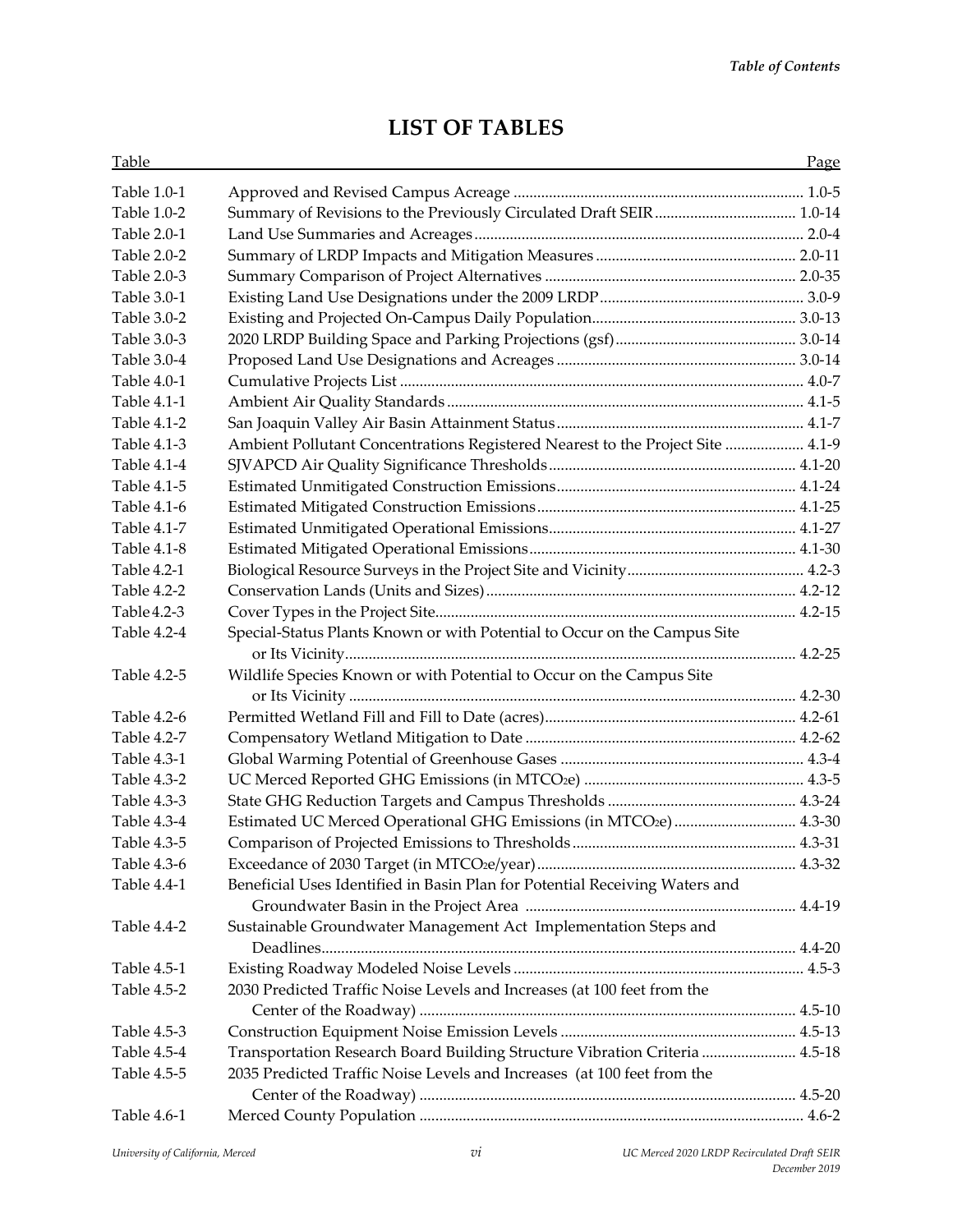| Table 4.6-2  |                                                                                     |  |
|--------------|-------------------------------------------------------------------------------------|--|
| Table 4.6-3  |                                                                                     |  |
| Table 4.6-4  |                                                                                     |  |
| Table 4.6-5  |                                                                                     |  |
| Table 4.6-6  |                                                                                     |  |
| Table 4.6-7  |                                                                                     |  |
| Table 4.6-8  |                                                                                     |  |
| Table 4.6-9  | Estimated LRDP Population Related Housing Demand and Available Supply               |  |
|              |                                                                                     |  |
| Table 4.6-10 |                                                                                     |  |
| Table 4.6-11 | Existing and Projected Housing Supply within a 40-mile Radius through 2035  4.6-17  |  |
| Table 4.7-1  | School-Age Children Associated with Buildout under the 2020 LRDP  4.7-13            |  |
| Table 4.8-1  |                                                                                     |  |
| Table 4.8-2  |                                                                                     |  |
| Table 4.8-3  |                                                                                     |  |
| Table 4.8-4  |                                                                                     |  |
| Table 4.8-5  | 2020 Project Remaining Development Trip Generation Estimates  4.8-29                |  |
| Table 4.8-6  |                                                                                     |  |
| Table 4.8-7  |                                                                                     |  |
| Table 4.8-8  | Intersection Levels of Service - 2030 No Project and 2030 with LRDP Project  4.8-40 |  |
| Table 4.8-9  | Affected Intersections and Recommended Capacity Improvements                        |  |
|              |                                                                                     |  |
| Table 4.8-10 | Freeway Operations - 2030 No Project and 2030 with LRDP Project Conditions  4.8-48  |  |
| Table 4.8-11 | Intersection Levels of Service - 2035 No Project and 2035 with 2035 Campus          |  |
|              |                                                                                     |  |
| Table 4.8-12 | Affected Intersections and Recommended Capacity Improvements                        |  |
|              |                                                                                     |  |
| Table 4.8-13 | Freeway Operations - 2035 No Project and 2035 with 2035 Campus Scenario  4.8-62     |  |
| Table 4.10-1 |                                                                                     |  |
| Table 4.10-2 |                                                                                     |  |
| Table 4.10-3 | City of Merced Water Supply and Demand in Normal Years, Single Dry                  |  |
|              |                                                                                     |  |
| Table 4.10-4 | City of Merced Existing and Projected Normal Year Water Supplies, AFY  4.10-22      |  |
| Table 4.11-1 |                                                                                     |  |
| Table 4.11-2 |                                                                                     |  |
| Table 5.0-1  | Development Program and On-Campus Population under Study Alternatives 5.0-11        |  |
| Table 5.0-2  |                                                                                     |  |